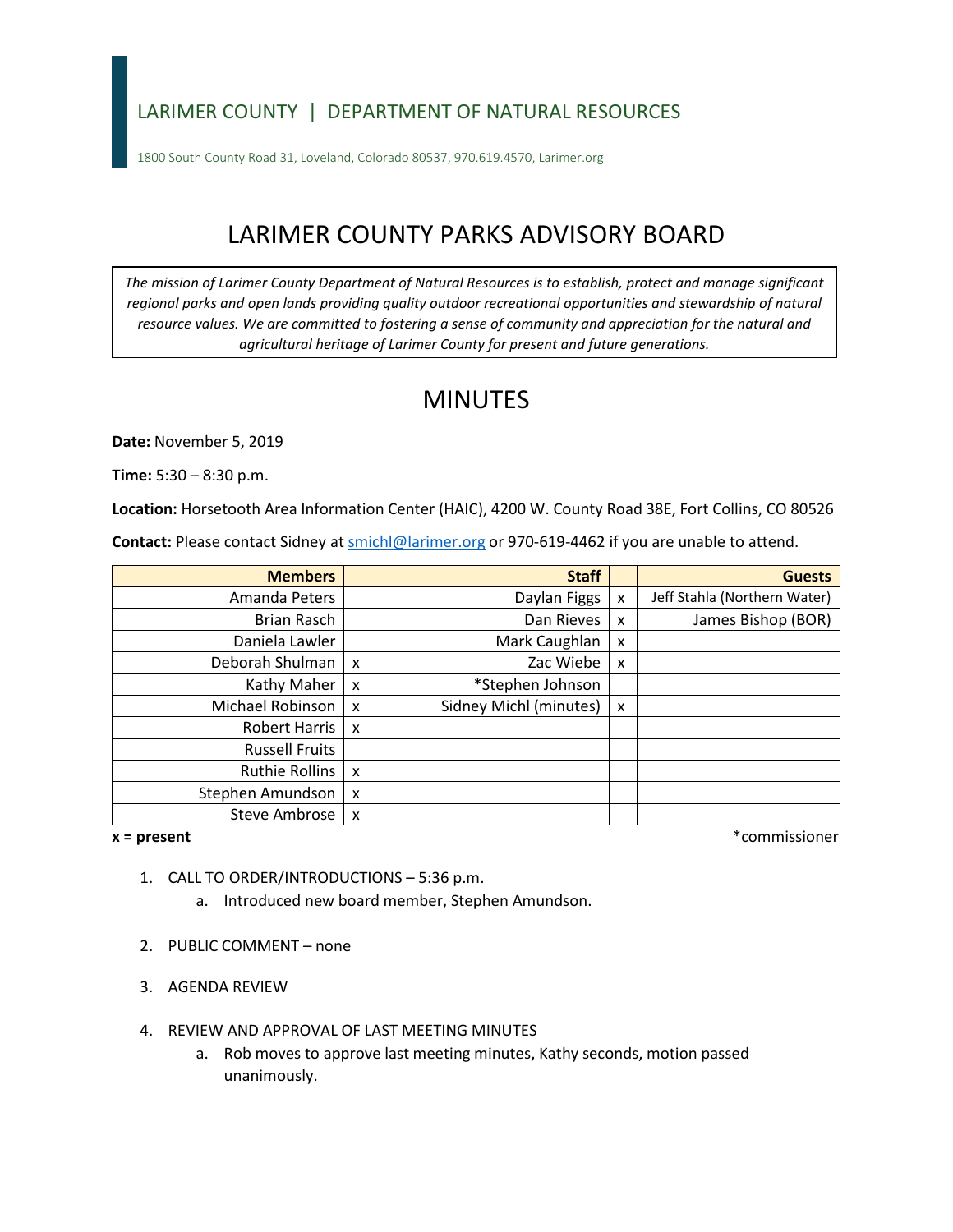#### 5. INFORMATION & ANNOUNCEMENTS

- a. Natural Resource events for this month: See [http://www.larimer.org/naturalresources.](http://www.larimer.org/naturalresources)
- b. To sign up for Parks Advisory Board minutes, go to [http://larimer.org/subscriptions.cfm,](http://larimer.org/subscriptions.cfm) enter your email, click 'Subscribe,' and then check the 'Parks Advisory Board' box.
- c. The Open Lands Regional Board Meeting is scheduled Wednesday, February  $19^{th}$ , 2020 from 5:00 – 8:30 p.m. in lieu of the February 2020 monthly meeting – Daylan
	- behalf of PAB, Deborah and Kathy expressed interest and will attend. i. Daylan extended an invitation to board members to attend the meeting on
- d. Update on Larimer County oil and gas regulations Daylan
	- i. Update on the Oil and Gas Task Force, Meegan Flenniken is the DNR liaison the County draft regulations, now onto staff to draft code that will be taken to the BOCC for vote. Daylan presented Energy By Design (EBD) as an approach that may be used by the County to manage surface impact issues on conserved be replicated for future use. Overview of best management practices. along with OLAB member Sherri Valentine. Purpose is a citizen task force to help land when surface use is the only viable alternative. EBD was applied as a tool at Red Mountain Open Space and Soapstone Prairie Natural Area in 2013, a similar process of resource mapping and defining surface occupancy zones would likely
	- be denied, often there are ways to access mineral estates from offsite horizontal wells and EBD would be applied if surface use is the only viable option. The County buys surface rights if possible, acquiring mineral rights under sensitive areas is more difficult. Best management practices are meant to ii. Deborah asked about private mineral rights that might fall beneath Larimer County surface property, Daylan clarified mineral estate access generally cannot address development impacts like air quality, noise pollution, light pollution, etc.
	- will apply as well. Mike asked if we are working with other counties, Daylan iii. Mike asked about the oversight process, Daylan clarified the County is currently establishing regulations per the Oil and Gas Task Force, other parts of LC code noted SB 181 gave counties authority to draft their own rules.
	- use agreement is in place. Kathy commented the resource maps are wonderful, Daylan noted Red Mountain and Soapstone maps can be replicated and that we iv. Kathy asked about current development, Daylan responded there is no activity on any LC properties, some pressure at Little Thompson Farm but a no surface have the biological data needed to do so. Most of the maps are publicly available.
	- were involved in the process, it was noted EBD was influenced by a collaborative effort between The Nature Conservancy and mineral owners and that the State v. Steve asked if the County would require a developer to submit a site plan to address EBD practices, Daylan affirmed and clarified the state requires mineral companies to work with surface owners. Ruthie asked if oil and gas stakeholders

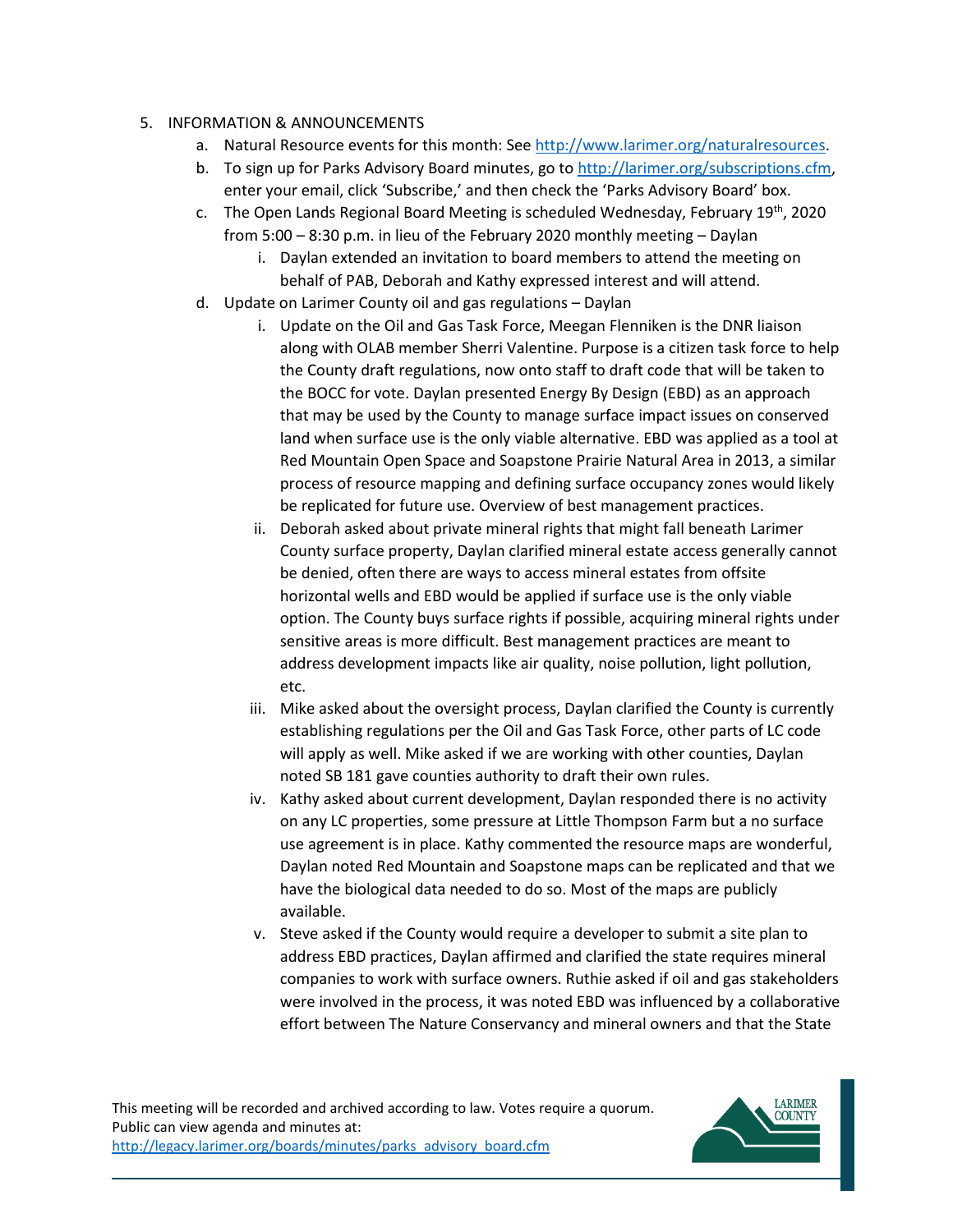Land Board and an oil company were engaged in the process for Red Mountain and Soapstone.

- vi. Mike asked if the process would include other agencies throughout the County, Daylan said DNR will work with surface owners but rulemaking will have a larger involvement from other County departments and advisory board liaisons.
- e. Department of Natural Resources Agricultural Land Strategy Daylan
	- lands to conserve and to implement agricultural practices on land managed by the County. Current portfolio includes 31,000 acres of conserved land in agriculture (60% fee, 40% CE). Conservation outcomes centered around soil and i. Daylan explained the purpose of the Agricultural Land Strategy is to identify water health, habitat, and connecting acquisitions.
	- ii. Mike asked if the County would work directly with farmers to implement new practices, Daylan affirmed, Dan said lease agreements outline these practices also. Deborah asked about dryland farming, Daylan clarified there is no irrigation involved, discussion about incentivizing no till farming.
	- exceed 5 years. iii. Mike asked about extending our lease contracts, it was noted that procurement rules limit contract lengths, Mark said the County's contract with BOR does not
	- exceed 5 years.<br>iv. Kathy asked about the bidding process, Mark said bidding goes through Larimer County Purchasing, Dan said several staff members sit on a panel to review bids for best fit.
	- v. Next steps are to share strategy with department boards, staff team will develop draft plan, then stakeholders and eventually the BOCC will review the plan in Jan. or Feb.

#### 6. UPDATES & REPORTS

- a. Department Quarterly Report Daylan
	- i. Transitioned from monthly to quarterly reports over the summer, effort led by activities including land stewardship, capital projects, trails, operations, planning communications staff. Goal is to focus on department-wide projects and projects, acquisitions, and a quarterly financial summary. The first quarterly report can be found here: [https://www.larimer.org/naturalresources/plans](https://www.larimer.org/naturalresources/plans-reports-advisory-boards)[reports-advisory-boards.](https://www.larimer.org/naturalresources/plans-reports-advisory-boards) Please let Daylan know if there is any additional information you'd like to see in the next report.
- b. Park District updates Dan/Mark
	- spring. Marina contracts are up end of 2020, one or two board members will be involved in purchasing process at beginning of year. If awarded \$10M FLAP i. Mark – September and October went well, weather is the biggest factor for daily revenue. Noticeable trend in larger motorhomes, they allow people to enjoy their recreation experience longer, expecting higher visitation through fall and grant, \$7M will be spent towards paving campground roads, parking lots, and hardening facilities. Staffing is down as seasonal rangers finish their 6-month

This meeting will be recorded and archived according to law. Votes require a quorum. Public can view agenda and minutes at: http://legacy.larimer.org/boards/minutes/parks\_advisory\_board.cfm

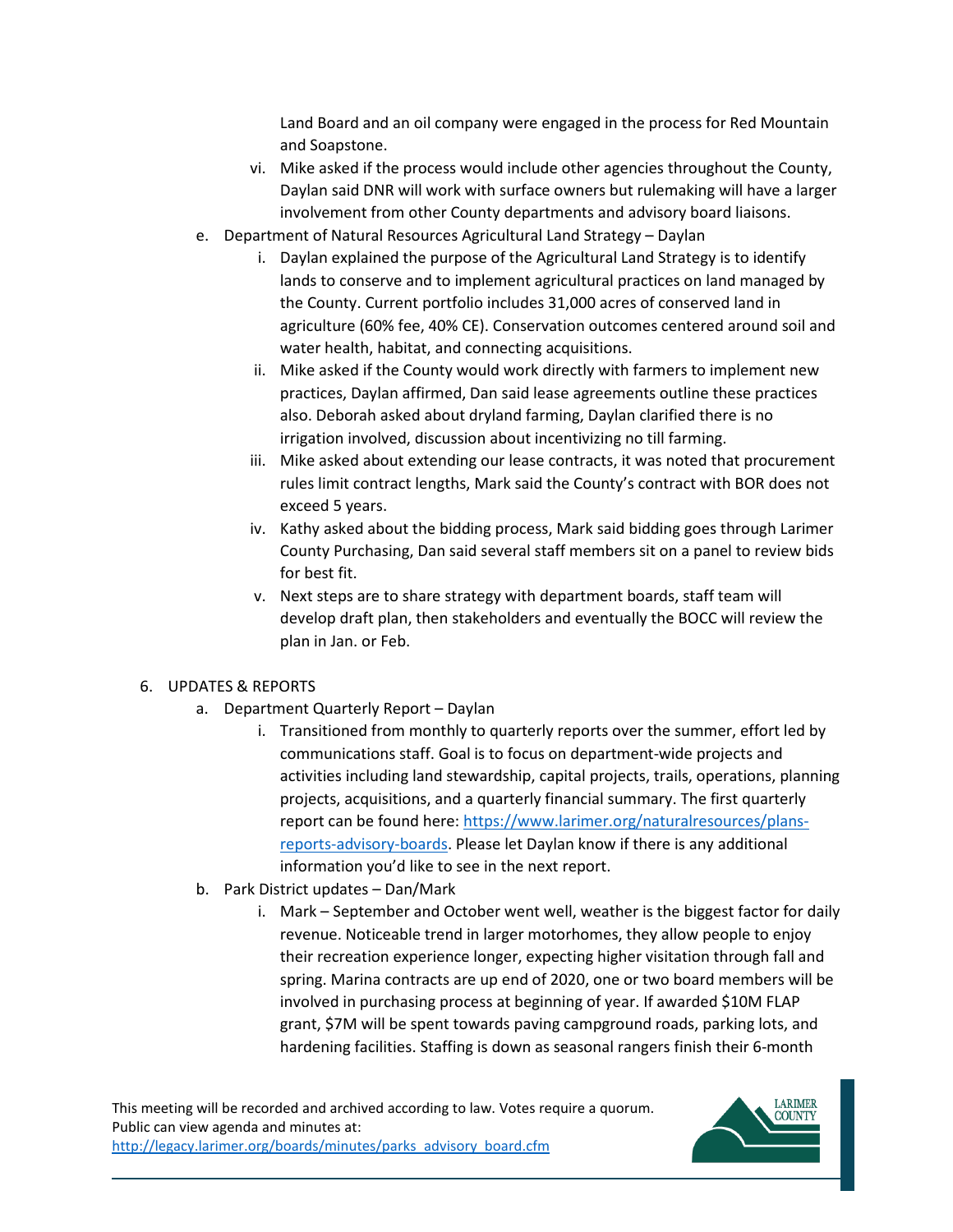Fall is the best time to complete projects, staff will be busy through winter in preparation to reopen in spring. Met with Daylan, Ken, and the BOCC in Oct. to review HT Special Enforcement Zone Plan proposal, went well and received a lot terms, hiring 2 new FTE positions for HTMOS and RMOS districts, some difficulty in hiring quality rangers. Toured the park with Luke and Mike to determine maintenance needs, met with BOR today to discuss annual maintenance plan. of support, plan should be finalized in Jan.

- ii. Mike commented that visitation seems promising given the fee increase, Dan reiterated it is mostly affected by weather. It was noted that price sensitivity has been minimal and is expected to mature over time.
- iii. Dan echo Mark on visitation trends and fall staffing model/losing volunteer resources for the season. Updated that Big Landia is officially named Sky View Campground, cost estimate for AVI design work was higher than anticipated due GOCO grant, decided to postpone and apply for next year's grant cycle, reconfiguring design plans and hope to open summer of 2022. Working on cost renewal with BOR in 2022, opportunity for board to review during Dec. meeting will significantly impact water movement next summer, met with project Flatiron Reservoir were mostly mitigated, some excavator noise and backup to parameters for dispersed group camping. Original deadline was early Oct. for benefit analysis for new trash services, going out to bid and will make decision next month. Carter Lake Sail Club will sign a 3-year contract due to a contract before it goes to the BOCC. Cottonwood Siphon project with Northern Water contractor, NW, and BOR last Thursday. Concerns about impact to camping at alarms will be present during project construction, planning to do a site visit soon to assess noise levels. One campsite will be closed for a few days for restructuring.
- Reservoir, Mark affirmed but said South Bay ramps will still be operable. Plan is Construction will take 2 weeks, then HT Reservoir will be filled again. Dan said iv. Mike asked if the Cottonwood Siphon project will impact water levels at HT for Northern to fill HT Reservoir through July 2020, then gradually lower to 5,338 ft. to install a secondary outlet structure at Soldier Canyon Dam. Carter Lake will remain full throughout the summer.
- v. James introduced Northern Water Public Information Officer Jeff Stahla to take questions about the Cottonwood Siphon Rehabilitation Project. Jeff clarified the Reservoir and will be 12 ft. in diameter. Northern also anticipates to announce the winning bid for Chimney Hollow Reservoir in December, hoping to begin construction next summer, will take 4 years to build dam. Fill is dependent on take more than one year to reach capacity. siphon will be constructed underneath County Road 18E just north of Flatiron west slope hydrology and is limited to 1 foot per day per state law, will likely

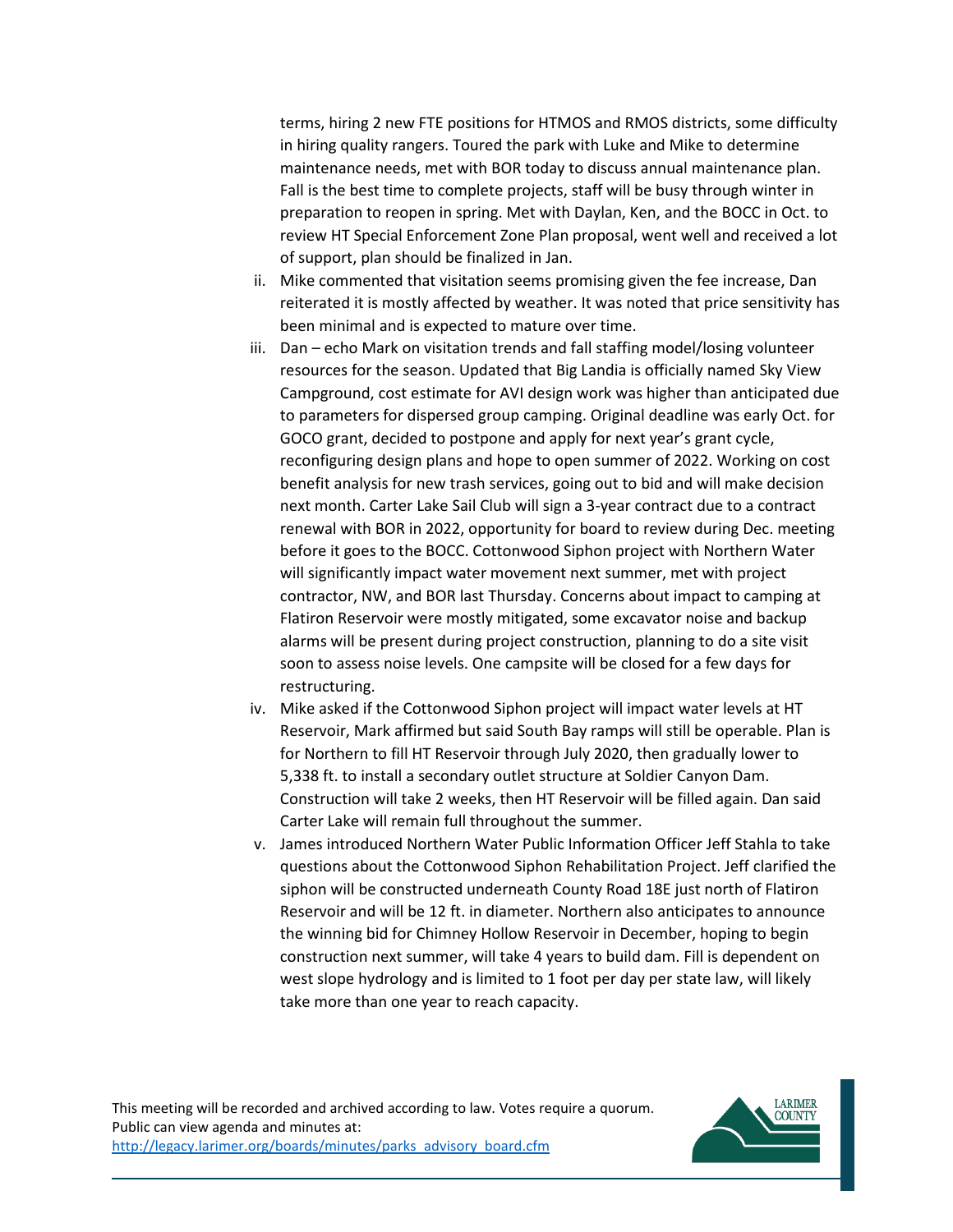- 7. DISCUSSION ITEMS
	- a. Regional Trails Prioritization presentation Zac
		- i. The 2015 Open Lands Master Plan identified 18 regional trails where Larimer County Department of Natural Resources might focus its efforts, with regional management is outside city GMAs and focused on connecting communities to trails matching regional and partner priority segments. LC's role in regional trail other communities and out to recreation sites.
		- ii. Key gaps where LC would lead to meet Master Plan goals:
			- 1. Dry Creek to connect Fort Collins to Wellington
			- 2. Box Elder area to connect Wellington to Timnath's existing GMA
		- iii. Gaps where LC would provide support:
			- 1. Trail system in unincorporated Larimer County to connect Loveland to Berthoud
			- 2. Trail along the south boundary of Fossil Creek Reservoir to connect Windsor to Loveland
			- 3. Big Thompson River Trail to connect Town of Estes to Rocky Mountain National Park
			- 4. Underpass at I-25 in unincorporated Larimer County to connect Berthoud to Johnstown
		- trails are built through development, acquisitions owned by the County, trail easements on private land, or right-of-way easements. Zac clarified the nature is contemplated in the master plan as more of an interpretive trail where LC would help with educational efforts. An option might be along 287 to iv. Ruthie asked if the trails are outside of a road right-of-way, it was noted the standard for regional trails is a 10 ft. wide concrete trail with a detached soft surface trail, but they can vary. Typically, community connections utilize paved trails and open space or park connections utilize natural surface trails. The board asked about opportunities for a Rails to Trails, it was noted a trail of that connect to Cheyenne and Laramie but it would be a big goal.
		- v. Mike asked if an agreement on e-bikes was reached between City of Loveland, City of Fort Collins, Town of Estes, etc. Zac answered Larimer County defers to respective city regulations and that the County is engaged in regional conversations about shared regulations and signage. It was noted the County is in consistent communication with our partners and Zac regularly attends NoCo Bike and Ped Collaborative meetings to discuss non-motorized pedestrian trail issues across the region.
		- vi. Mark asked about right-of-way options for connections particularly around HT Reservoir where bike traffic is heavy, Zac affirmed and said right-of-way easements will be necessary as development occurs and road improvements are made.

### 8. ACTION ITEMS

This meeting will be recorded and archived according to law. Votes require a quorum. Public can view agenda and minutes at: http://legacy.larimer.org/boards/minutes/parks\_advisory\_board.cfm